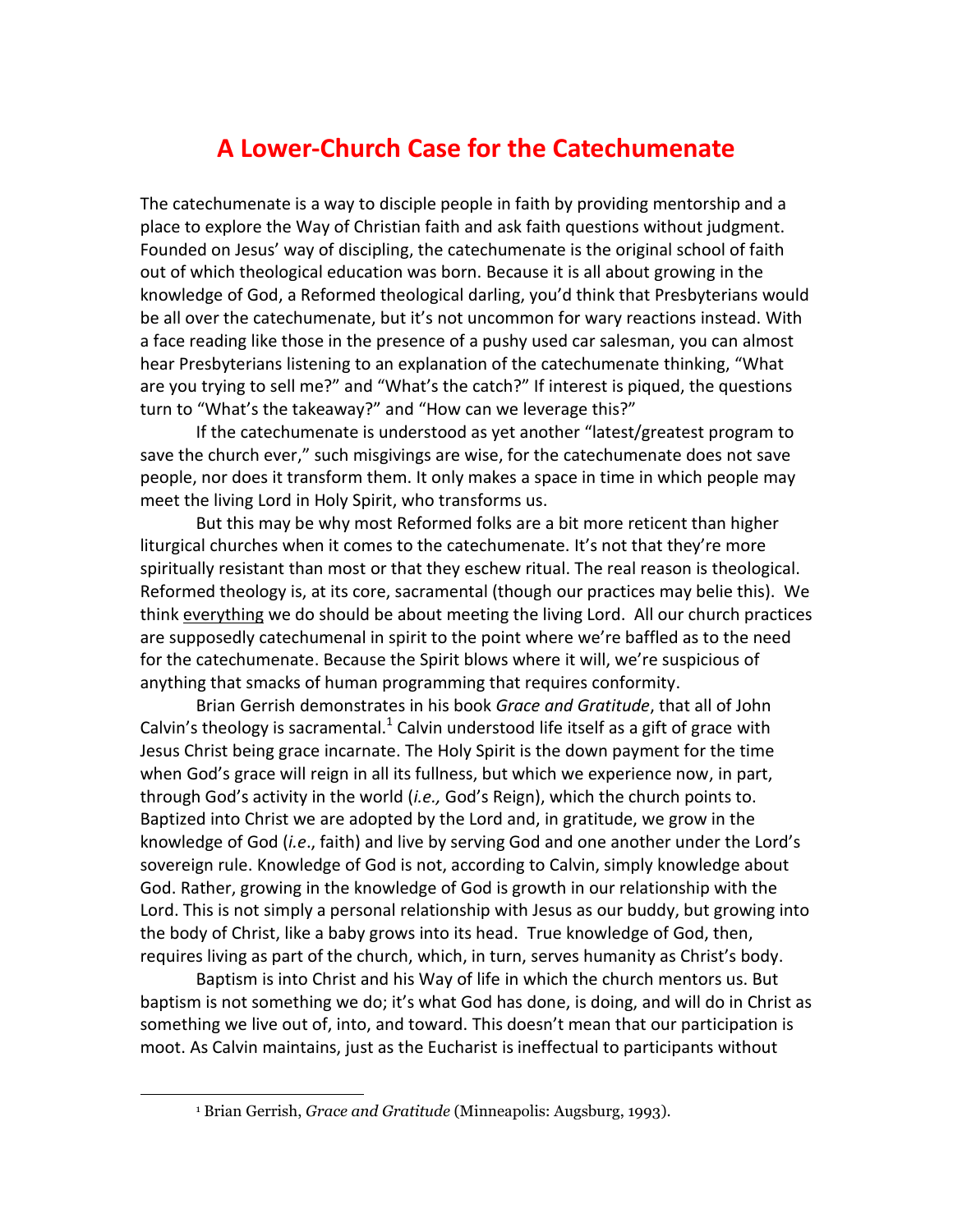faith, the promises of baptism are null if not claimed. Faith is required to receive the fullness of Christ's sacraments.

However, Reformed theology stresses God's action to the point where systematic step-by-step preparation to receive the gift of God's grace in baptism is downplayed. This is what many see the catechumenate as — a step-by-step progression of faith toward the font marked by rituals that allow entry into the next stage of growth. If that is all the catechumenate is, we are right to be wary. The catechumenate is intended to be more fluid, like water itself, conforming to whatever enters into it, just as the Spirit accommodates to us and our needs in order to nurture us so that we can grow more and more into the likeness of Christ. After all, at its origin, the catechumenate was not a prescriptive program, but a description of how faith is fostered through conversations about the faith. At its best, the catechumenate provides a space in time for these conversations as we learn, live, pray, serve, and worship in intentional communion with one another to the glory of God.

Some might say that such activities are a description of church. And it is! Everything we do as church, not just the catechumenate, should be considered an opportunity to encounter the living Lord. Every Sunday school class provides mystagogy for the baptized. Each worship service is drenched in the fountain of God's goodness, nourished by the body and blood of Christ. Each act of service for others is an extension of the table. This is why the need for the catechumenate is something of a mystery to some folks.

## **Why Lower-Church Traditions Need a Catechumenate**

All this begs the question: if the catechumenate is a space in time in which we can grow in faith by meeting the living Lord, and if this should also be true of all church practices, why do we need the catechumenate? Couldn't we just do catechumenal church? YES! We should. But without the pattern of the catechumenate in our DNA, how will we know how to do this?

The catechumenate heightens seekers' awareness of what it is that makes the church *church* — namely, the movement of Christ's Holy Spirit in us and the world by reflecting upon faith's practices more deliberately and deeply. It helps people learn how to read scripture, pray, serve, and participate in worship by meeting them where they are with the questions they have. In addition, the catechumenate encourages the church to pray for those seeking Christ and offers an opportunity for believers to pass on the faith one-on-one to someone who's really interested (instead of doing coldcalling evangelism). It helps people into the pool for healing at their own pace instead racing to meet a deadline of some angelic church-year descent or waiting around for thirty-eight years (See John 5:2-9). Meaningful rituals mark significant faith passages with the prayer of the community. In the process, not only catechumens are transformed; the church, too, grows more and more into the likeness of Christ as all of ministry flows from the font to the table and out into the world.